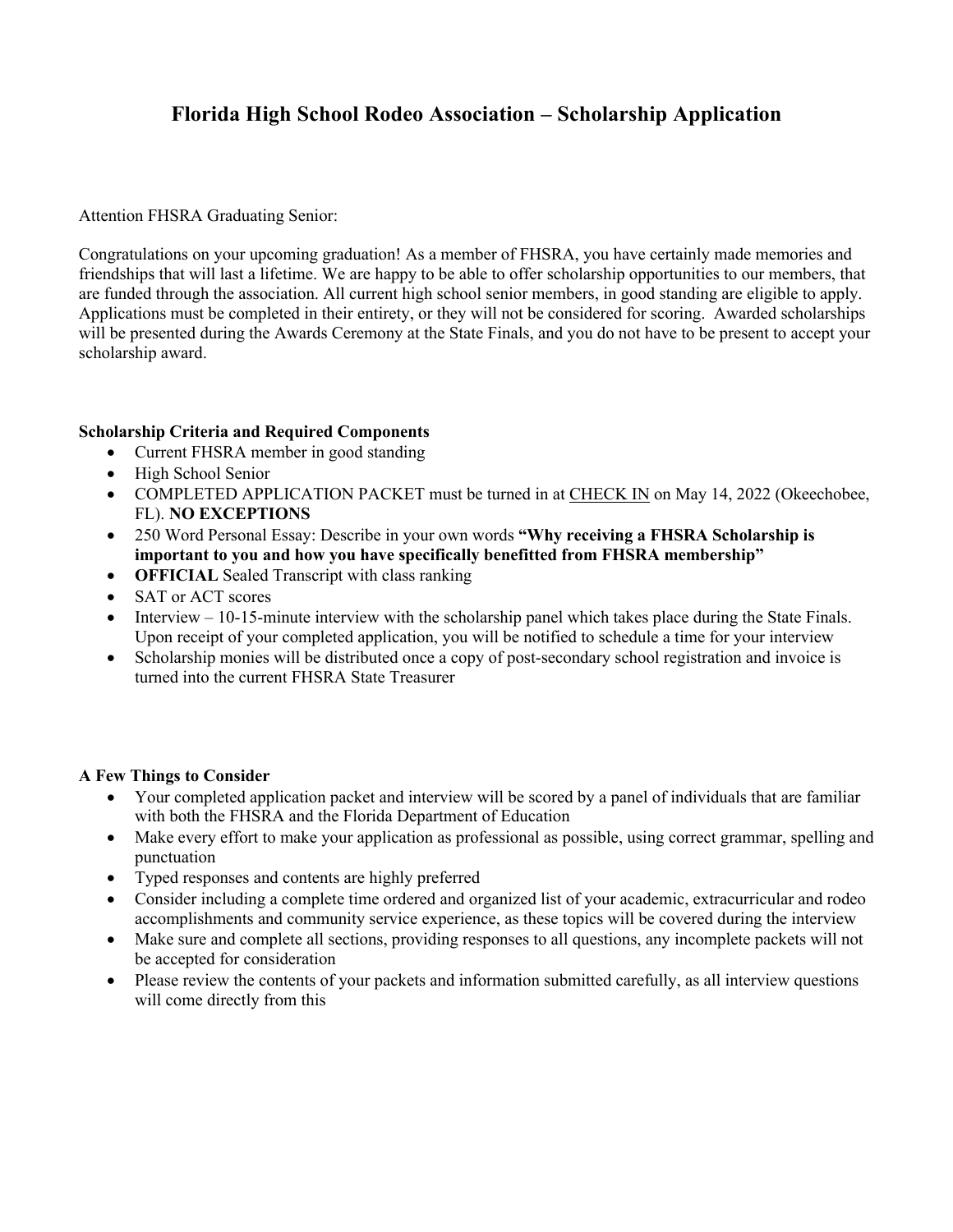| DOB: Parent/ Guardian Name: 2008.                                                                                                                                                              |  |
|------------------------------------------------------------------------------------------------------------------------------------------------------------------------------------------------|--|
|                                                                                                                                                                                                |  |
|                                                                                                                                                                                                |  |
|                                                                                                                                                                                                |  |
|                                                                                                                                                                                                |  |
|                                                                                                                                                                                                |  |
|                                                                                                                                                                                                |  |
|                                                                                                                                                                                                |  |
|                                                                                                                                                                                                |  |
|                                                                                                                                                                                                |  |
|                                                                                                                                                                                                |  |
|                                                                                                                                                                                                |  |
| Have you ever held any FHSRA or NHSRA Positions or Offices? (If so, position(s) and years you held them):                                                                                      |  |
|                                                                                                                                                                                                |  |
| Community Service Hours NON-RODEO and explanation of services provided: ___________________________                                                                                            |  |
| Do you compete or participate in any sports or extracurricular activities (school, church, community)<br>outside of rodeo? (If so, please explain and include number of years of involvement): |  |
|                                                                                                                                                                                                |  |